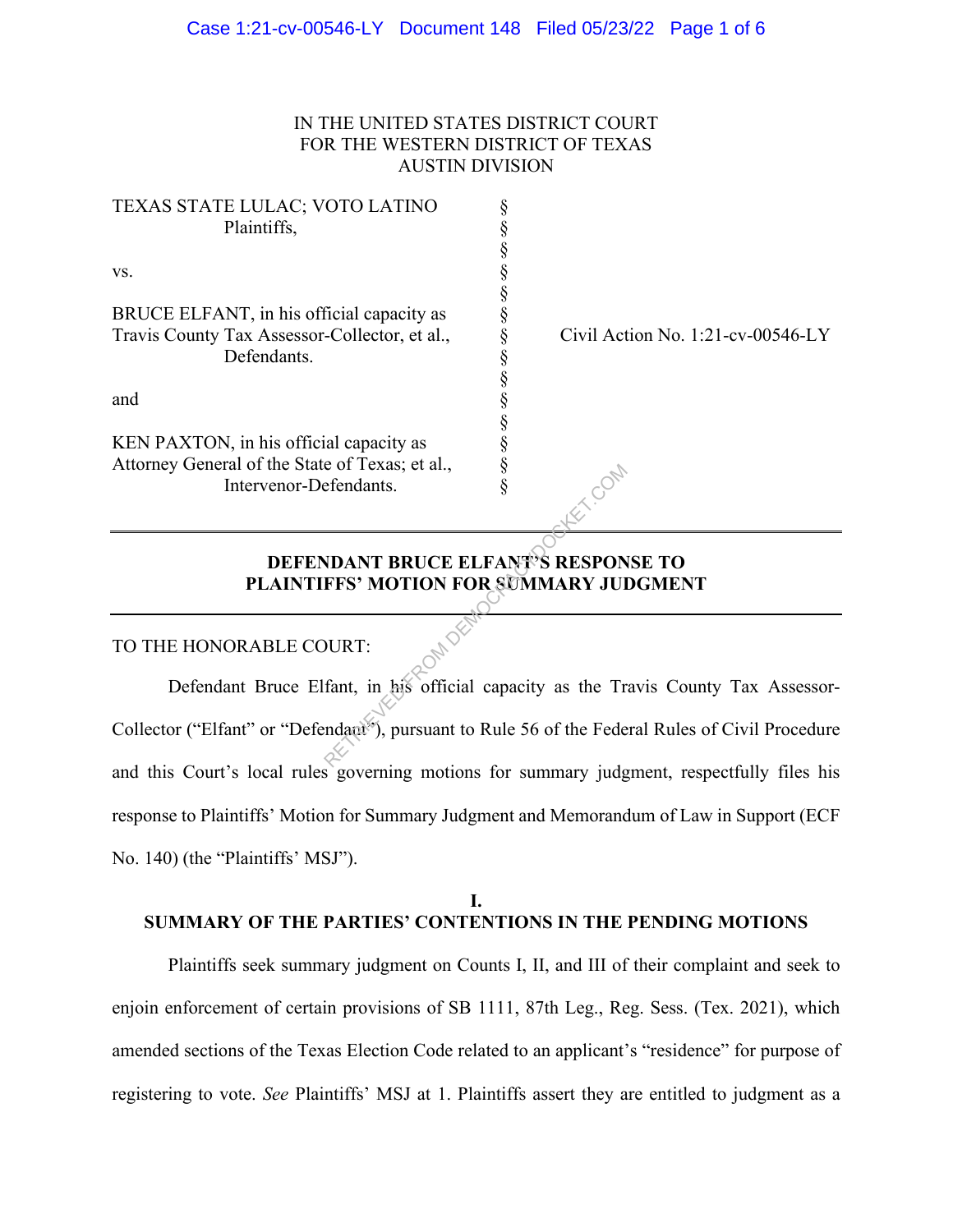#### Case 1:21-cv-00546-LY Document 148 Filed 05/23/22 Page 2 of 6

matter of law under Count I because SB 11111 violates the First and Fourteenth Amendments by restricting Plaintiffs' freedom of expression. Plaintiffs are entitled to judgment as a matter of law under Count II because SB 1111 imposes burdens on the right to vote that cannot be justified by a sufficiently weighty state interest. *Id.* Plaintiffs further assert they are entitled to judgment as a matter of law under Count III, because SB 1111 violates the Twenty-Sixth Amendment to the U.S. Constitution by preventing newly enfranchised, young Texans from effectively exercising their right to vote. *Id.*

Intervenor-Defendant Ken Paxton moves for summary judgment on the grounds that Plaintiffs lack standing to assert such claims and, further, that the challenged statute does not unlawfully burden the right to vote but merely seeks to prevent persons from using an "impossible address" as a residence for purposes of registering to vote. *See* Intervenor-Defendant Ken Paxton's Motion for Summary Judgment (ECF No. 138) (the "Paxton MSJ") at 3. Superior Such claims and, further, that the<br>
co vote but merely seeks to prevent person<br>
urposes of registering to vote See Interve<br>
ent (ECF No. 138) (the Paxton MSJ") a<br>
ts Lupe Torres and Terrie Pendley have p<br>
. 139).<br>

Intervenor-Defendants Lupe Torres and Terrie Pendley have provided notice that they join in the Paxton MSJ (ECF No. 139).

### **A. Claims Against Defendant Elfant.**

Plaintiffs bring suit against Defendant Elfant "for the manner in which he implements the provisions of SB 1111 challenged in this action." Complaint (ECF No. 1) at ¶ 22. Plaintiffs seek summary judgment against Defendant Elfant, and the other Defendants, and requests the Court to enjoin enforcement of SB 1111.

Defendant Elfant denies that he has violated any state or federal laws or rights secured under the United States Constitution in conducting his activities as the Travis County Tax Assessor-Collector. *See* Defendant Bruce Elfant's Original Answer to Plaintiffs' Complaint (ECF No. 52) at ¶¶ 22, 55, 58-59, 62-64, 69-73, 78.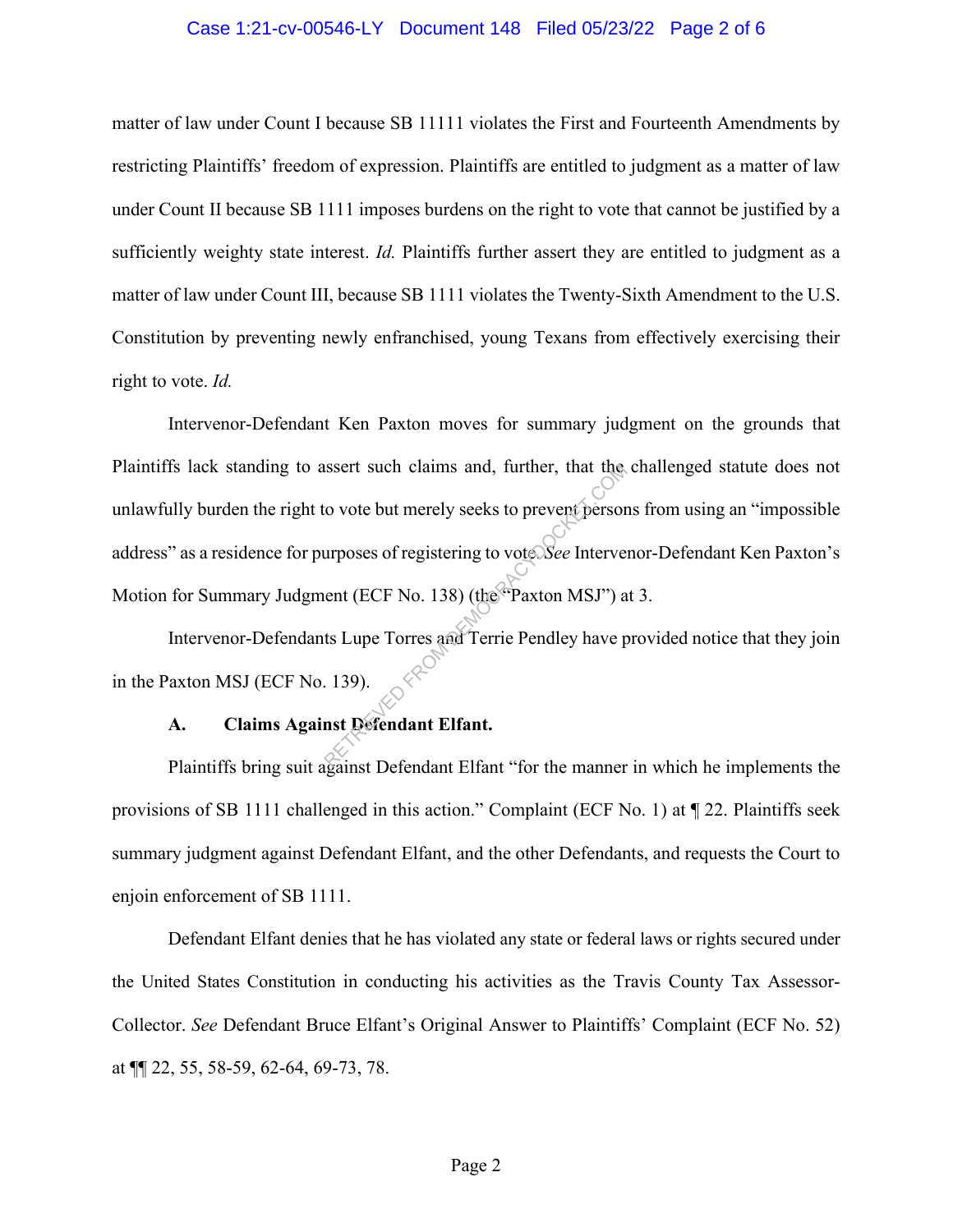# **II. RESPONSE**

Defendant Elfant takes no position on the competing claims and positions advanced in the pending summary judgment motions. Defendant's position has always been that his office will comply with federal and state laws governing voter registration, including the law as determined by this Court or on appellate review. Defendant Elfant believes that that the competing summary judgment motions sufficiently present the legal issues that the Court must resolve. Accordingly, Defendant Elfant respectfully declines to proffer his own brief, as it would not assist the Court in its task of determining the pure issues of law at issue in Plaintiff's summary judgment motion or in the competing summary judgment motions, but would instead serve only to increase the costs of litigation to all parties. Magment motions, but would instead served by the Respectfully submitted,<br>
DECIA GARZA<br>
County Attorney, Travis<br>
P. O. Box 1748<br>
Austin, TX 78767<br>
Telephone: (512) 854<br>
Facsimile: (512) 854<br>
P. C. Cynthia W. Veidt

Respectfully submitted,

DELIA GARZA County Attorney, Travis County P. O. Box 1748 Austin, TX 78767 Telephone: (512) 854-9415 Facsimile: (512) 854-4808

By: /s/ Cynthia W. Veidt SHERINE E. THOMAS State Bar No. 00794734 Sherine.thomas@traviscountytx.gov LESLIE W. DIPPEL State Bar No. 00796472 leslie.dippel@traviscountytx.gov CYNTHIA W. VEIDT State Bar No. 24028092 cynthia.veidt@traviscountytx.gov

> ATTORNEYS FOR DEFENDANT BRUCE ELFANT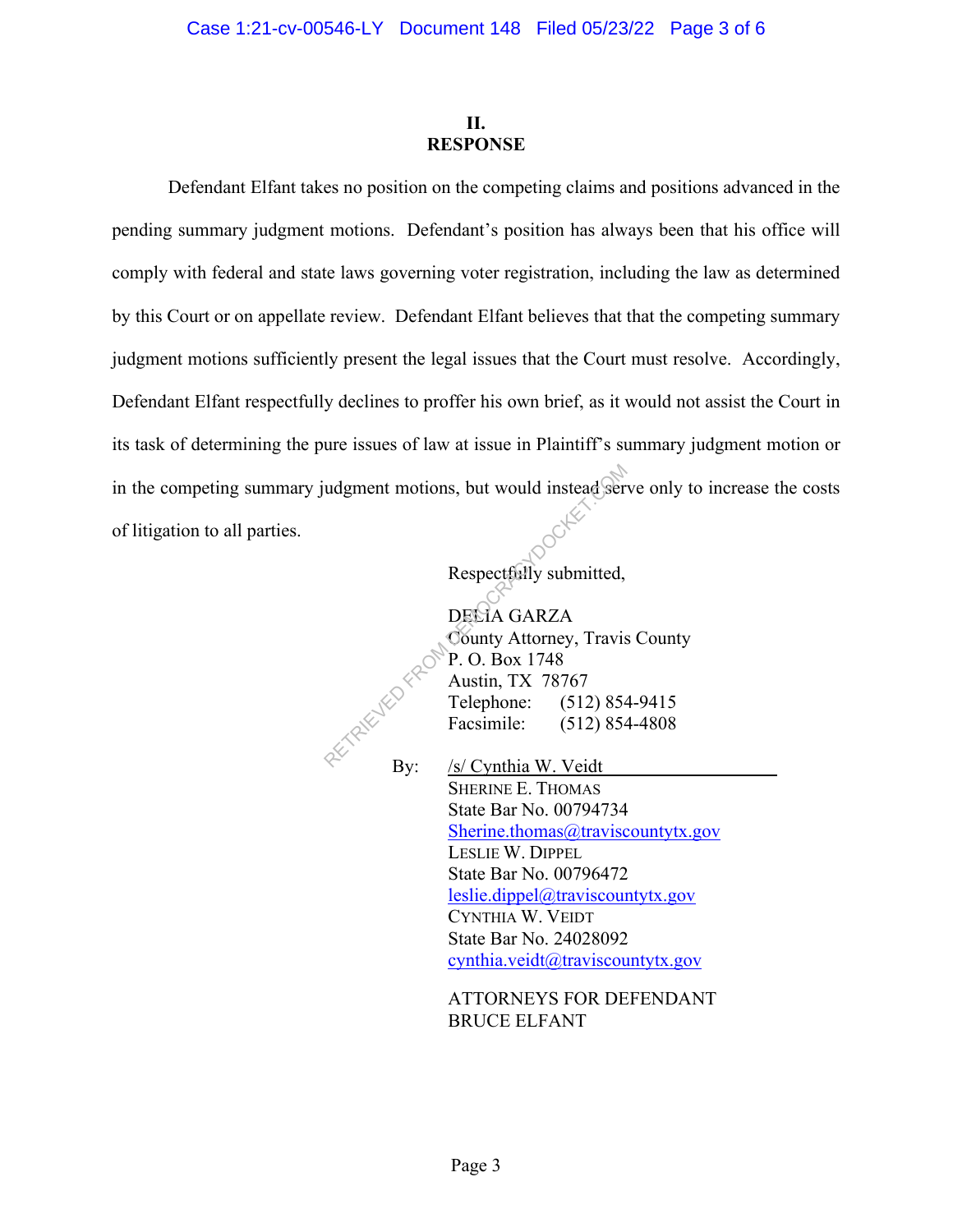# **CERTIFICATE OF SERVICE**

I, the undersigned counsel, hereby certify that on May 23, 2022, I caused to be electronically transmitted the attached document to the Clerk of the Court for the United States District Court for the Western District of Texas using the CM/ECF electronic case filing system of the Court.

Christopher Dodge cdodge@elias.law Graham White gwhite@elias.law Joseph N. Posimato jposimato@elias.law Meaghan E. Mixon mmixon@elias.law Uzoma N. Nkwonta unkwonta@elias.law Melinda Johnson mjohnson@elias.law Michael B. Jones mjones@elias.com Elias Law Group 10 G Street NE Washington, DC 20002 *Attorneys for Plaintiffs*

Luis Roberto Vera, Jr. lrvlaw@sbcglobal.net Law Offices of Luis Roberto Vera & Assoc, P.C. 111 Soledad, Suite 1325 San Antonio, TX 78205-2260 *Attorney for Plaintiffs*

Barbara S. Nicholas Barbara.Nicholas@dallascounty.org Ben L Stool ben.stool@dallascounty.org Dallas District Attorney's Office 500 Elm Street, Suite 6300 Dallas, TX 75202 *Attorneys for Defendant Michael Scarpello*

Jonathan Patrick Hawley jhawley@elias.law Elias Law Group LLP 1700 Seventh Avenue, Suite 2100 Seattle, WA 98101 *Attorney for Plaintiffs*

John Russell Hardin johnhardin@perkinscoie.com Perkins Coie, LLP 500 N. Akard Street, Suite 3300 Dallas, TX 75201 *Attorney for Plaintiffs*

Larry L. Roberson lroberson@bexar.org Lisa V. Cubriel Lisa.cubriel@bexar.org Bexar County District Attorney 101 W. Nueva, 7th Floor San Antonio, TX 78205 *Attorney for Defendant Jacquelyn Callanen*  REDM DEMOCRAECYDO

> Christina Marie Beeler christina.beeler@cao.hctx.net Sameer Singh Birring sameer.birring@cao.hctx.net Tiffany Sue Bingham tiffany.bingham@cao.hctx.net Jonathan Gabriel Chaim Fombonne jonathan.fombonne@cao.hctx.net Harris County Attorney's Office 1019 Congress, 15th Floor Houston, TX 77002 *Attorney for Defendant Isabel Longoria*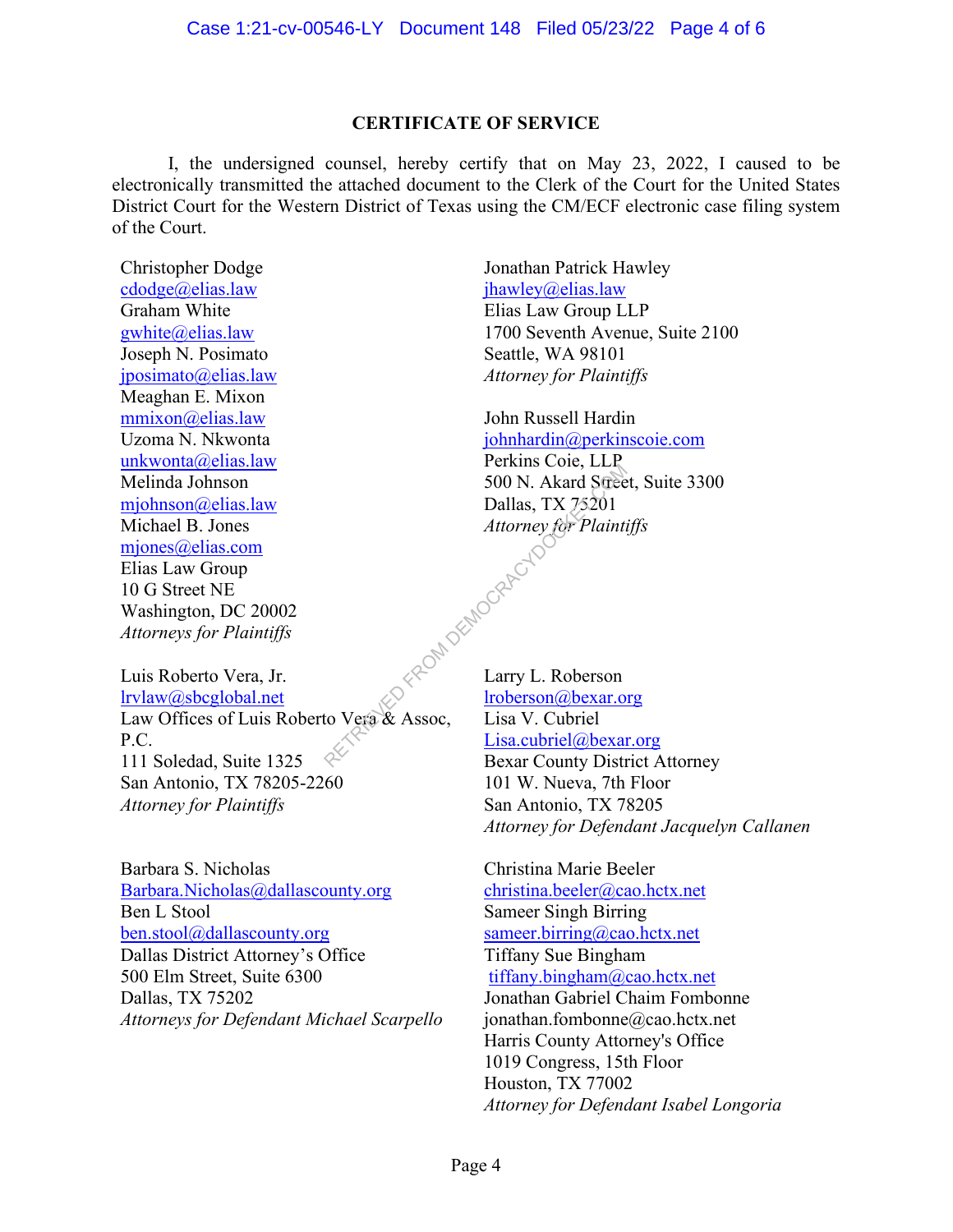Eric A. Hudson eric.hudson@oag.texas.gov Kathleen Hunker kathleen.Hunker@oag.texas.gov Office of Attorney General P.O. Box 12548 (MC-009) Austin, TX 78711-2548 *Attorneys for Intervenor-Defendant Ken Paxton* 

Orion Armon oarmon@cooley.com Cooley LLP 1144 15th Street, Suite 2300 Denver, CO 80206 *Attorney for Defendant Lisa Wise* 

Marina Eisner marina@statesuniteddemocracy.org States United Democracy Center 1101 17th Street Nw Washington, DC 20036 *Attorneys for Defendant Lisa Wise*

Beatriz Mejia mejiab@cooley.com Danielle C. Pierre Kathleen Hartnett khartnett@cooley.com Kelsey Spector kspector@cooley.com Sharon Song song@cooley.com Cooley LLP 3 Embarcadero Center, 20th Floor San Francisco, CA 94111 *Attorneys for Defendant Lisa Wise*  TRIEVED FROM DES

Jo Anne Bernal joanne.bernal@epcounty.com Office of the County Attorney El Paso County Bldg. 500 E. San Antonio St., Rm. 203 El Paso, TX 79901-2419 *Attorney for Defendant Lisa Wise* 

John Edward Untereker juntereker@epcounty.com El Paso County Attorney's Office 500 E. San Antonio Rm. 503 El Paso, TX 79902 *Attorney for Defendant Lisa Wise* 

Christine Sun christine@statesuniteddemocracy.org Ranjana Natarajan ranjana@statesuniteddemocracy.org States United Democracy Center 3749 Buchanan St. No. 475165 San Francisco, CA 94147 *Attorneys for Defendant Lisa Wise* Neal Stuart Manne nmanne@susmangodfrey.com Susman Godfrey L.L.P.

1000 Louisiana Suite 5100 Houston, TX 77002-5096 *Attorneys for Defendant Lisa Wise*

/ / /